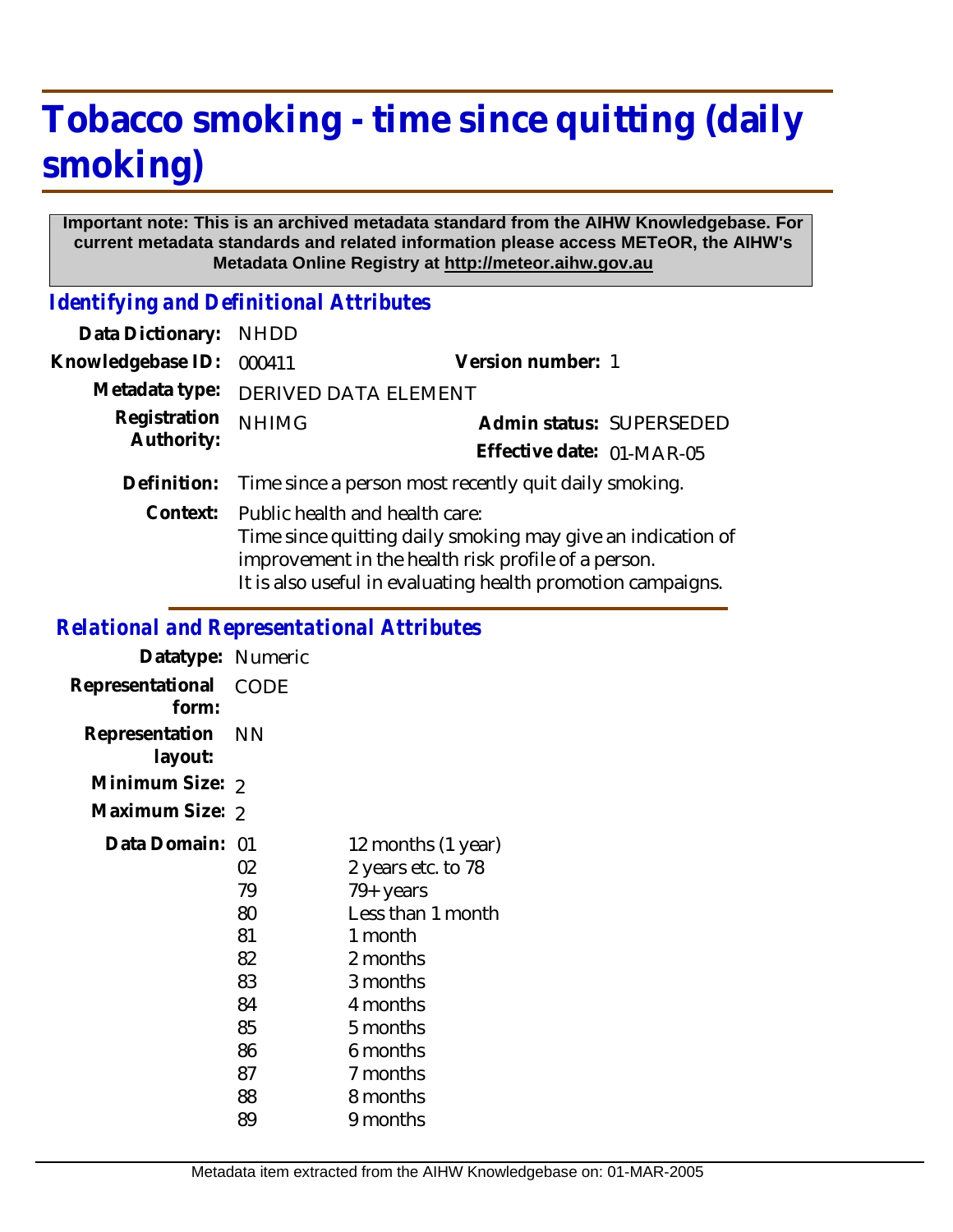| 90 | 10 months             |
|----|-----------------------|
| 91 | 11 months             |
| 92 | months, not specified |
| 93 | years, not specified  |
|    | not stated            |

Guide For Use: In order to estimate time since quitting for all respondents, the person's date of birth or current age should also be collected. For optimal flexibility of use, the time since quitting is coded as months or years. However, people may report the time that they quit smoking in various ways (e.g. age, a date, or a number of days or weeks ago). When the information is reported in weeks and is less than 4, or in days and is less than 28, then code 80. When the person reports the time since quitting as weeks ago, convert into months by dividing by 4 (rounded down to the nearest month). If days reported are between 28 and 59, then code 81. Where the information is about age only, time since quitting (daily use) is the difference between quit-age and age at survey. Collection Methods: The recommended standard for collecting this information is the Standard Questions on the Use of Tobacco Among Adults interviewer administered (Question 6) and self-administered (Question 3) versions. Related metadata: is qualified by Tobacco smoking - ever daily use version 1 is derived from Tobacco smoking - quit age (daily smoking) version 1 is qualified by Date of birth version 4

## *Administrative Attributes*

**Source Document:** Standard Questions on the Use of Tobacco Among Adults (1998) **Source Organisation:** Australian Institute of Health and Welfare

> Comments: Where this information is collected by survey and the sample permits, population estimates should be presented by sex and 5 year age groups. Summary statistics may need to be adjusted for age and other relevant variables. It is recommended that in surveys of smoking, data on age, sex and other socio-demographic variables should be collected. It is also recommended that when smoking is investigated in relation to health, data on other risk factors including pregnancy status, physical activity, overweight and obesity, and alcohol